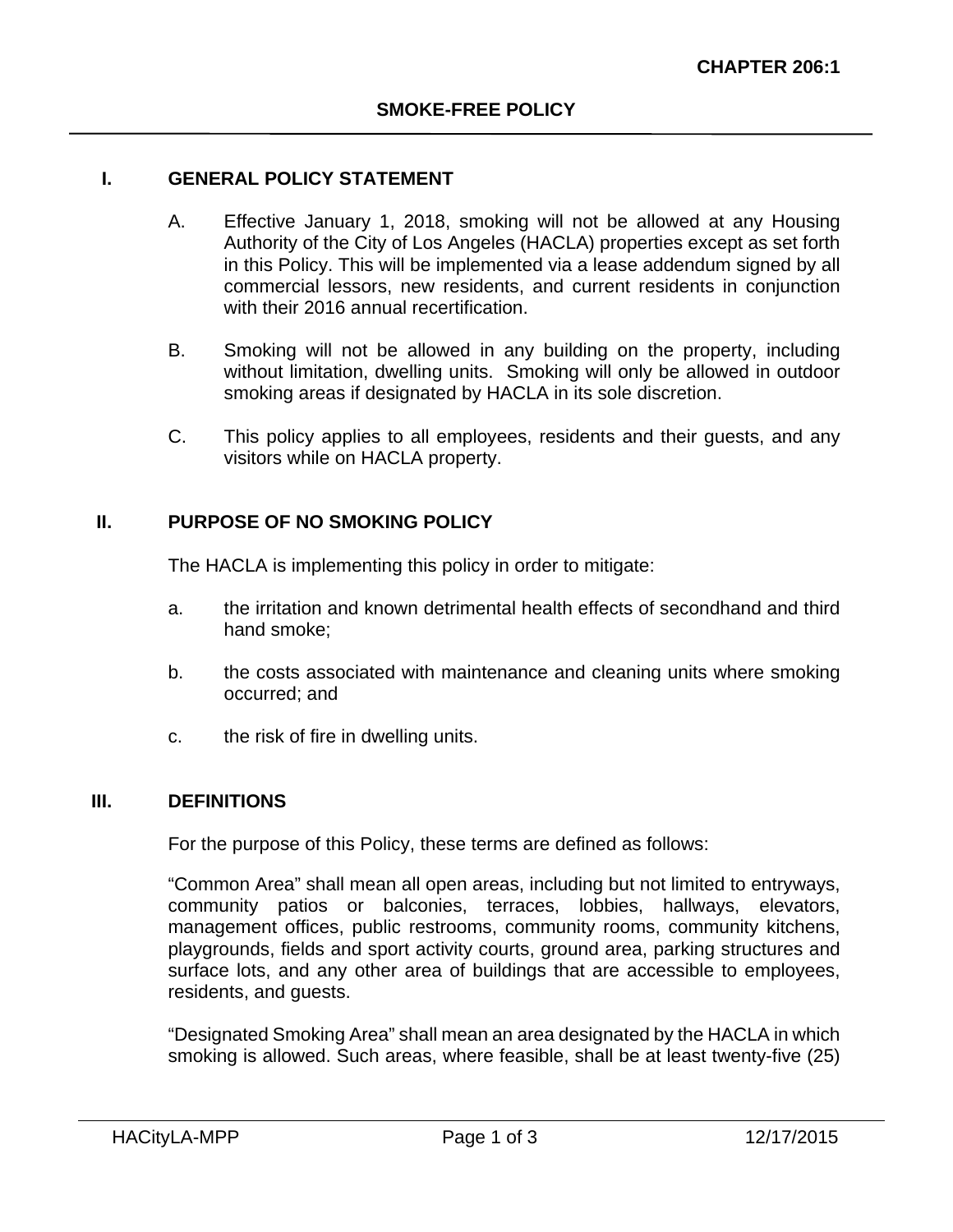feet from an exit, entrance, air intake, or operable window of a HACLA building. Designated Smoking Areas will be clearly identified via posted signage.

"Dwelling Unit" shall mean the unit for which a Resident has entered into a Rental Agreement. This includes, but is not limited to, bedrooms, hallways, living rooms, kitchens, bathrooms, patios, balconies, unit entryways and any exterior space leased as part of a dwelling unit.

"HACLA Property" shall mean any residential or commercial property owned or leased by the Housing Authority of the City of Los Angeles or affiliated instrumentalities, including office buildings, residential facilities and individual dwelling units, structures and facilities, common area, parking structures and surface lots, and any personal property located on HACLA property (including resident vehicles). This includes property directly owned by HACLA or a HACLA affiliate or if managed by HACLA or a third-party management company under contract with the HACLA.

"Smoke" shall mean the gases, particles or vapors released into the air as a result of combustion, electrical ignition or vaporization, including from an electronic smoking device, when the purpose of the combustion, electrical ignition or vaporization is human inhalation of the gases, particles or vapors. Smoke includes, but is not limited to: tobacco smoke, electronic cigarette vapors, marijuana smoke, and vapor or airborne emissions as a result of the combustion for inhalation of any other substances or products, legal or illegal.

 "Smoking" shall mean engaging in an act that generates smoke for the purpose of human inhalation, such as using a lighted pipe (including water pipe), a lighted hookah, a lighted cigar, a lighted cigarette, or an operating electronic smoking device.

"Electronic Smoking Device" shall mean an electronic or battery-operated device that delivers vapors for inhalation. It does not include the use of a nebulizer.

# **IV. RESIDENT RESPONSIBILITY**

- A. Effective upon the signing of the Lease Addendum, and no later than January 1, 2017, Residents are responsible for ensuring that household members, guests, visitors and other persons under their control are in compliance with this policy while on HACLA property.
- B. Residents can be held financially responsible for any damages or costs incurred by HACLA as a result of smoking in violation of this Policy.